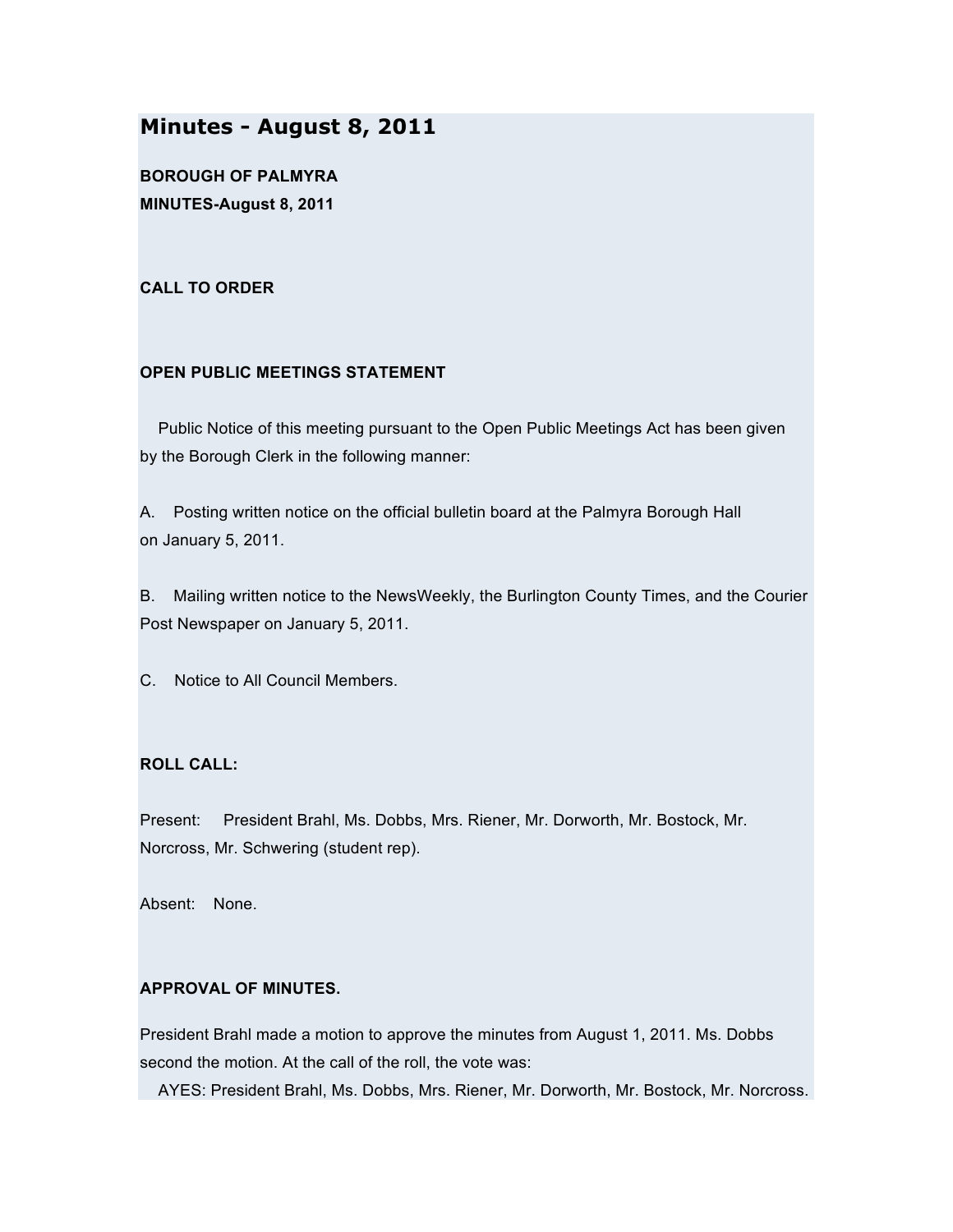NAYES: None.

### **CORRESPONDENCE.**

A. Resolution 2011-154, Resolution of the Borough of Palmyra Joining The National Moment of Remembrance of the 10th Anniversary of September 11th. Mayor Scheffler read the resolution into the record. Mr. Norcross announced that on September 11th, there will be a memorial service and the information will be posted on the website. Mr. Norcross made a motion to approve the resolution, Ms. Dobbs second the motion. All members present voted in favor of the motion.

B. Resolution 2011-146, Resolution Appointing Class II Officers To The Borough of Palmyra Police Department. Mr. Dorworth explained that due to budget cuts and the retirement of a few offices, Class II officers are the best fit for the police department. Mr. Dorworth made a motion to appoint Brian Norcross and Elvin Nunez as Class II officers, President Brahl second the motion. At the call of the roll, the vote was:

AYES: President Brahl, Ms. Dobbs, Mrs. Riener, Mr. Dorworth, Mr. Bostock. NAYES: None.

ABSTAIN: Mr. Norcross left the room at the beginning of the discussion due to a conflict with the resolution. Mr. Norcross also resigned from the public safety committee due to conflicts.

## **OLD BUSINESS.**

A. Resolution 2011-120, Resolution Approving A Contract Change Order For Parry Avenue Improvements. Mr. Bostock made a motion to approve the resolution, Mr. Dorworth second the motion. At the call of the roll, the vote was:

AYES: President Brahl, Ms. Dobbs, Mr. Dorworth, Mr. Bostock, Mr. Norcross. NAYES: None.

ABSTAIN: Mrs. Riener.

B. Resolution 2011-155, Resolution Authorizing Payment of \$6,468.58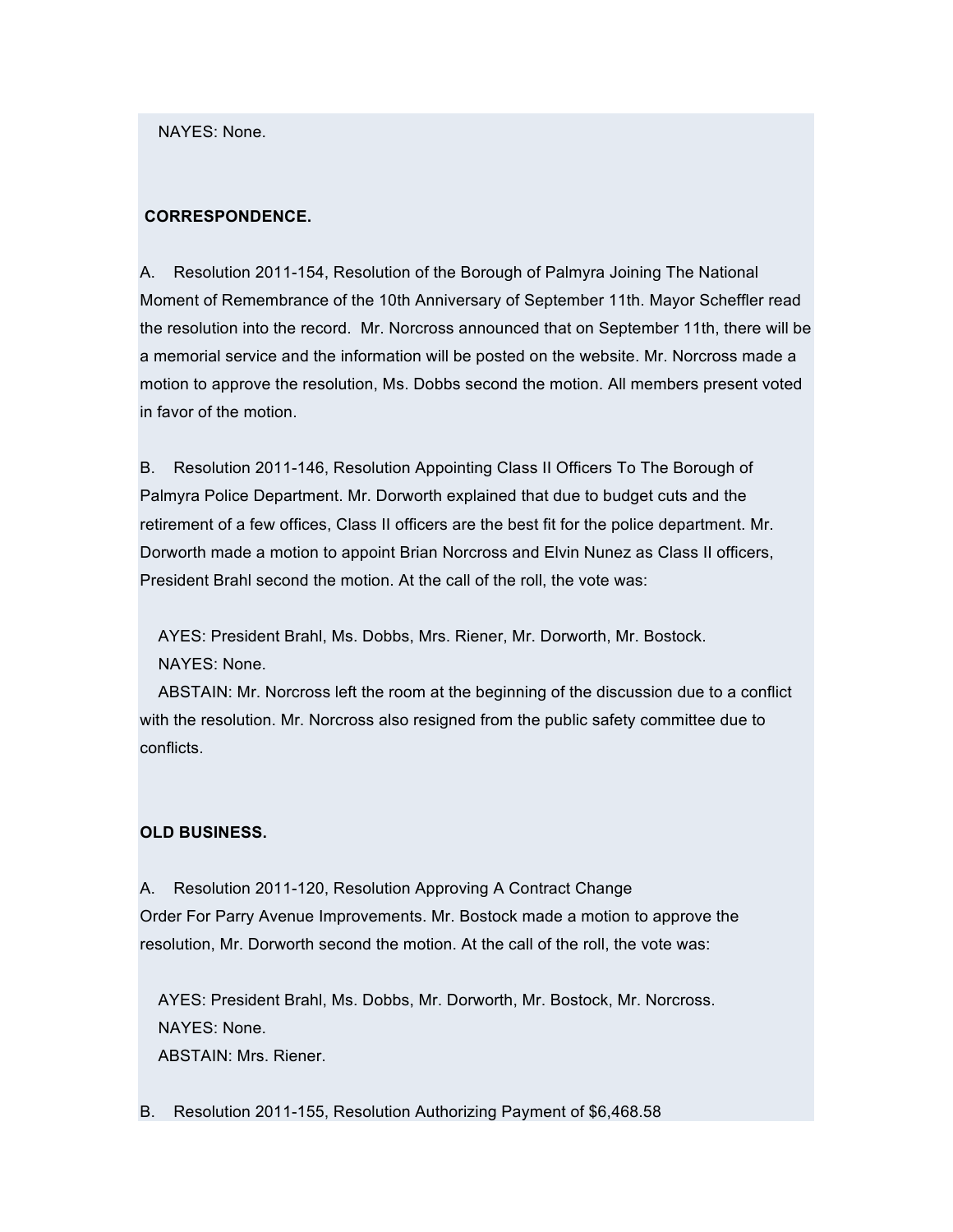To Charles Marradino LLC For The Parry Avenue Improvements, Release Performance Guarantee and Acceptance of Maintenance Bond. Mr. Dorworth made a motion to approve the resolution, Mr. Bostock second the motion. At the call of the roll, the vote was:

AYES: President Brahl, Ms. Dobbs, Mr. Dorworth, Mr. Bostock, Mr. Norcross. NAYES: None.

ABSTAIN: Mrs. Riener.

# **ORDINANCE ON SECOND READING.**

## A. Ordinance 2011- 15, Ordinance of the Borough of Palmyra

Restricting The Possession Of Alcoholic Beverages By Persons Under The Legal Age To Purchase Alcoholic Beverages While On Private Property. President Brahl inquired as to why this ordinance was on the agenda for this evenings meeting. Mr. Gural explained that this ordinance was on the agenda due to publication of a public hearing for this meeting. Council had requested that this ordinance be removed at the last meeting and a new ordinance be introduced Ordinance 2011-19, dealing with under age drinking. The public hearing for 2011- 19 will be held on September 12th. President Brahl explained that he had requested some updated language changes after reviewing the ordinance from Toms River.

## B. Ordinance 2011-16, An Ordinance Designating Linda Lewis To

Serve As The Purchasing Agent For The Borough Of Palmyra. Ms. Dobbs made a motion to open the ordinance to the public, Mr. Bostock second the motion. All members present voted in favor of the motion.

Mr. Radar-inquired if this was a new position or just a personnel change? Mayor Scheffler explained that Mrs. Lewis has been the purchasing agent and that this ordinance is needed according to the state statue. Mr. Gural discussed that it allows the Borough to do better when purchasing items and going out for bids or quotes.

Ms. Dobbs made a motion to close the public portion, Mr. Dorworth second the motion. All members present voted in favor of the motion.

Ms. Dobbs made a motion to approve the ordinance on second reading, Mr. Dorworth second the motion. At the call of the roll, the vote was:

AYES: President Brahl, Ms. Dobbs, Mr. Dorworth, Mr. Bostock, Mr. Norcross.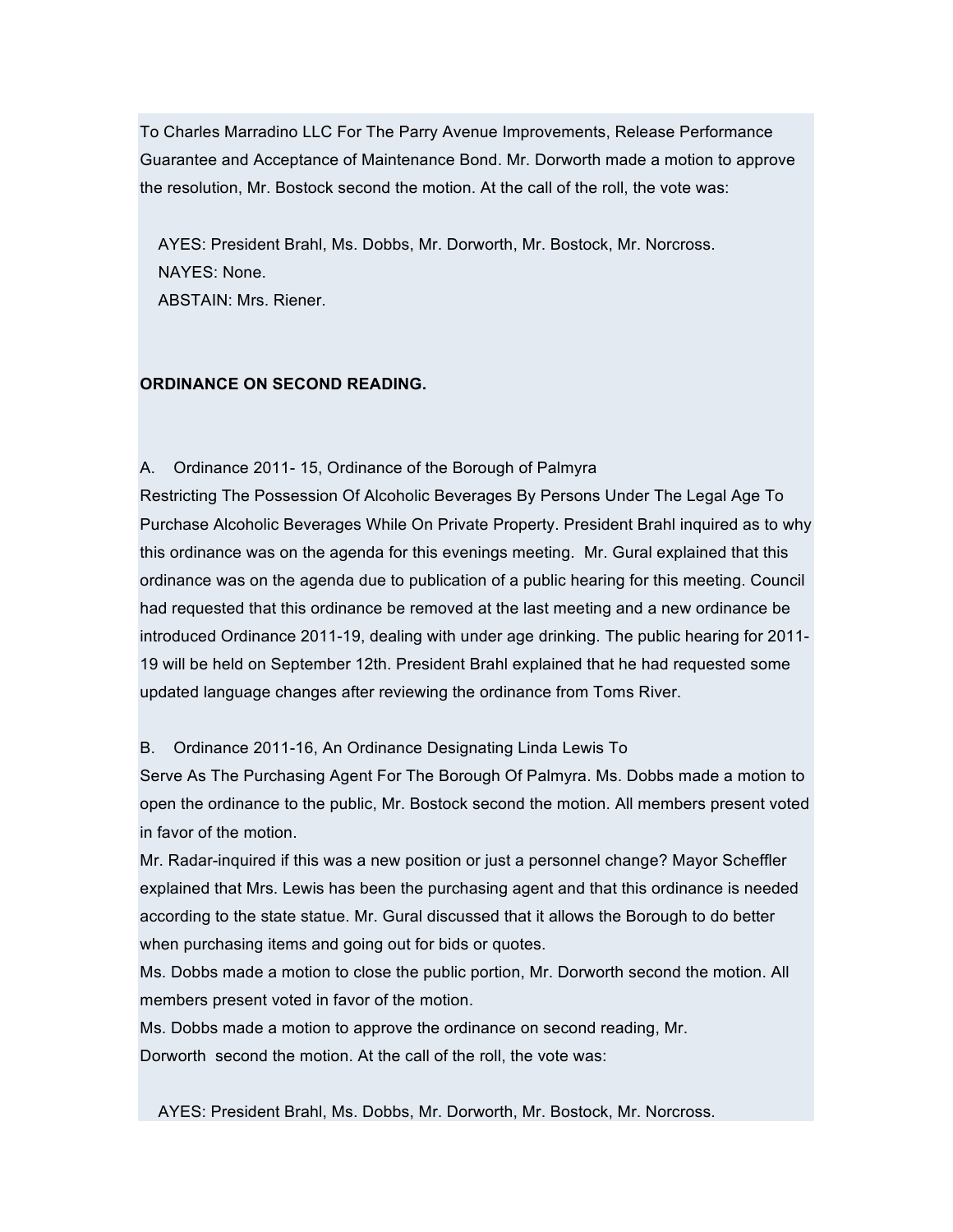NAYES: None. The ordinance was adopted on second reading and will take effect after publication according to law.

ABSTAIN: Mrs. Riener.

#### C. Ordinance 2011-17, An Ordinance Of The Borough Of Palmyra In

The County Of Burlington, NJ Canceling Certain Funded And Unfunded Appropriation Balances In The Amount Of \$353,693.81 And Reappropriating Said Funds For Other Capital Improvements And For Other Purposes. Mr. Norcross made a motion to open the ordinance for a public hearing, Mr. Bostock second the motion. All members present voted in favor of the motion. No one from the public wishing to be heard, President Brahl made a motion to close the public portion, Mr. Norcross second the motion. All members present voted in favor of the motion. Mr. Gural explained that this ordinance cancels certain appropriations in previous bond ordinances and reappropriates them to different areas. President Brahl made a motion to adopt the ordinance on second reading, Mr. Dorworth second the motion. At the call of the roll, the vote was:

AYES: President Brahl, Ms. Dobbs, Mr. Dorworth, Mr. Bostock, Mr. Norcross. NAYES: None. The ordinance was adopted on second reading and will take effect after publication according to law.

ABSTAIN: Mrs. Riener.

D. Ordinance 2011-18, An Ordinance Of The Borough Of Palmyra In

The County of Burlington, NJ Providing For Various Capital Improvements And Related Expenses In And For The Borough Appropriating \$866,500.00 Therefore And Authorizing The Issuance Of \$823,175 In General Improvement Bonds Or Notes Of The Borough To Finance The Same. Mr. Gural explained that this ordinance provides funding ability for capital improvements, such as the road program and parks grants. The ordinance does not give the ability for the Borough to spend the money. President Brahl made a motion to open the ordinance to the public, Mr. Bostock second the motion. All members present voted in favor of the motion. No one from the public wishing to be heard, President Brahl made a motion to close the public portion, Mr. Norcross second the motion. All members present voted in favor of the motion. Mr. Norcross made a motion to adopt the ordinance on second reading, President Brahl second the motion. At the call of the roll, the vote was:

AYES: President Brahl, Ms. Dobbs, Mr. Dorworth, Mr. Bostock, Mr. Norcross. NAYES: None. The ordinance was adopted on second reading and will take effect after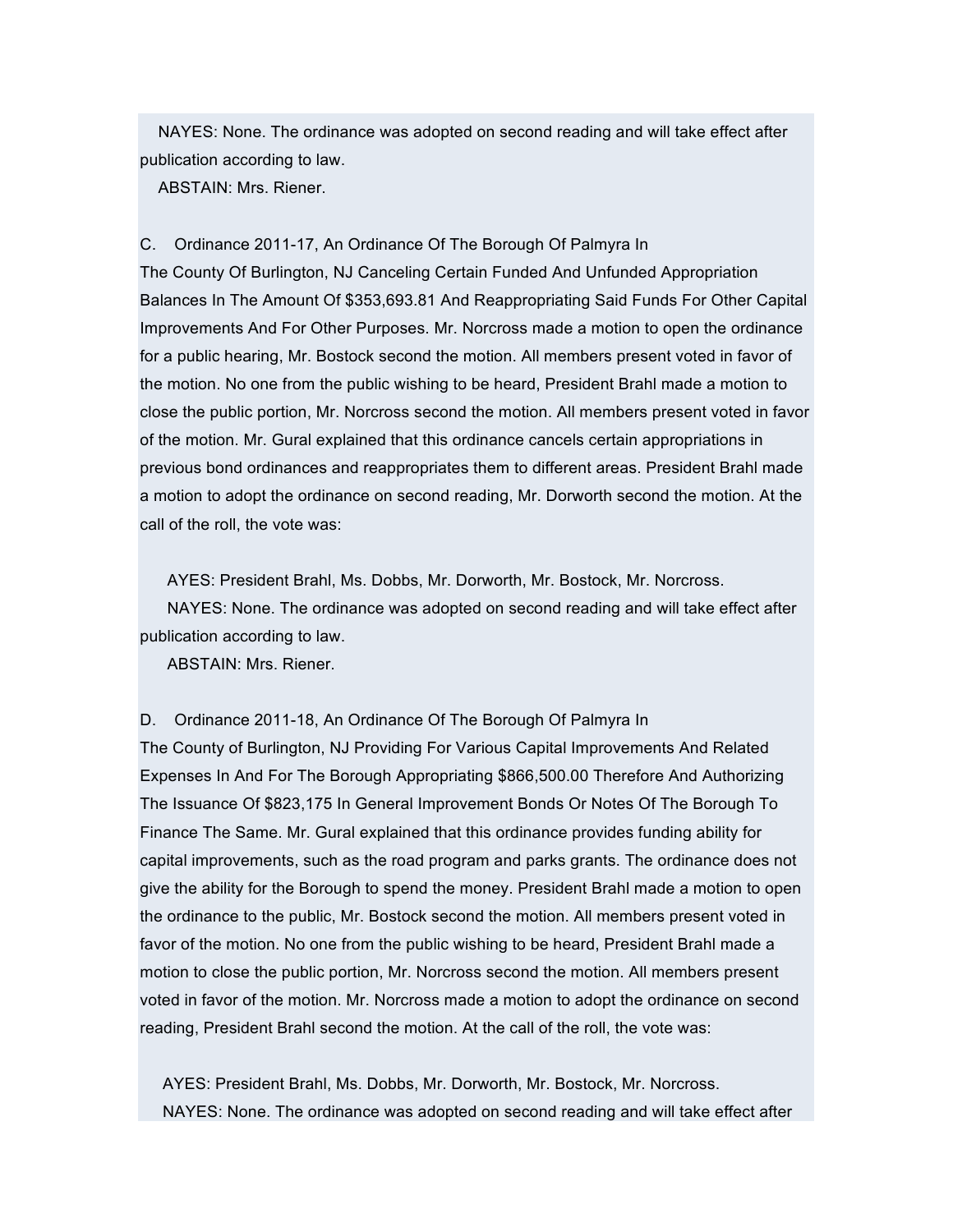publication according to law.

ABSTAIN: Mrs. Riener.

#### **ORDINANCE ON FIRST READING. (public hearings on Sept. 12).**

#### A. Ordinance 2011- 20, Ordinance of the Borough of Palmyra

Amending Chapter 60 and Chapter 259 of the Code of the Borough of Palmyra. (shade tree). Mayor Scheffler explained that the shade tree commission has been working on this ordinance and that it updates the current ordinance and also elimates the hitching of animals to post and trees. Mayor Scheffler requested that additional wording be added to the ordinance to give council the ability to make decisions on the trees in case of an emergency. President Brahl made a motion to adopt the ordinance on first reading with the changes, Ms. Dobbs second the motion. At the call of the roll, the vote was:

AYES: President Brahl, Ms. Dobbs, Mrs. Riener, Mr. Dorworth, Mr. Bostock, Mr. Norcross. NAYES: The ordinance will be heard on second and final reading at the council meeting of September 12, 2011 after publication according to law.

B. Ordinance 2011-21, Ordinance Establishing That A Business Entity Which Makes Political Contributions To Municipal Candidates and Municipal And County Political Parties In Excess Of Certain Thresholds Shall Be Limited In Its Ability To Receive Public Contracts From The Borough Of Palmyra. Mayor Scheffler informed council that this ordinance is an update to the pay to play ordinance that is currently in the code book. The ordinance needed to be updated to the current revision. Mr. Gural explained that it is modeled after the state adopted ordinance and was a recommendation on the best practice checklist. President Brahl made a motion to adopt the ordinance on first reading, Mr.

Norcross second the motion. At the call of the roll, the vote was:

AYES: President Brahl, Ms. Dobbs, Mrs. Riener, Mr. Dorworth, Mr. Bostock, Mr. Norcross.

NAYES: The ordinance will be heard on second and final reading at the council meeting of September 12, 2011 after publication according to law.

C. Ordinance 2011- 22 Ordinance Amending The Non-Uniformed Employees Handbook To Establish A Transitional Duty Police To Encourage Employees To Return To Work Who Were Injured In A Work Related Incident And Out On Workers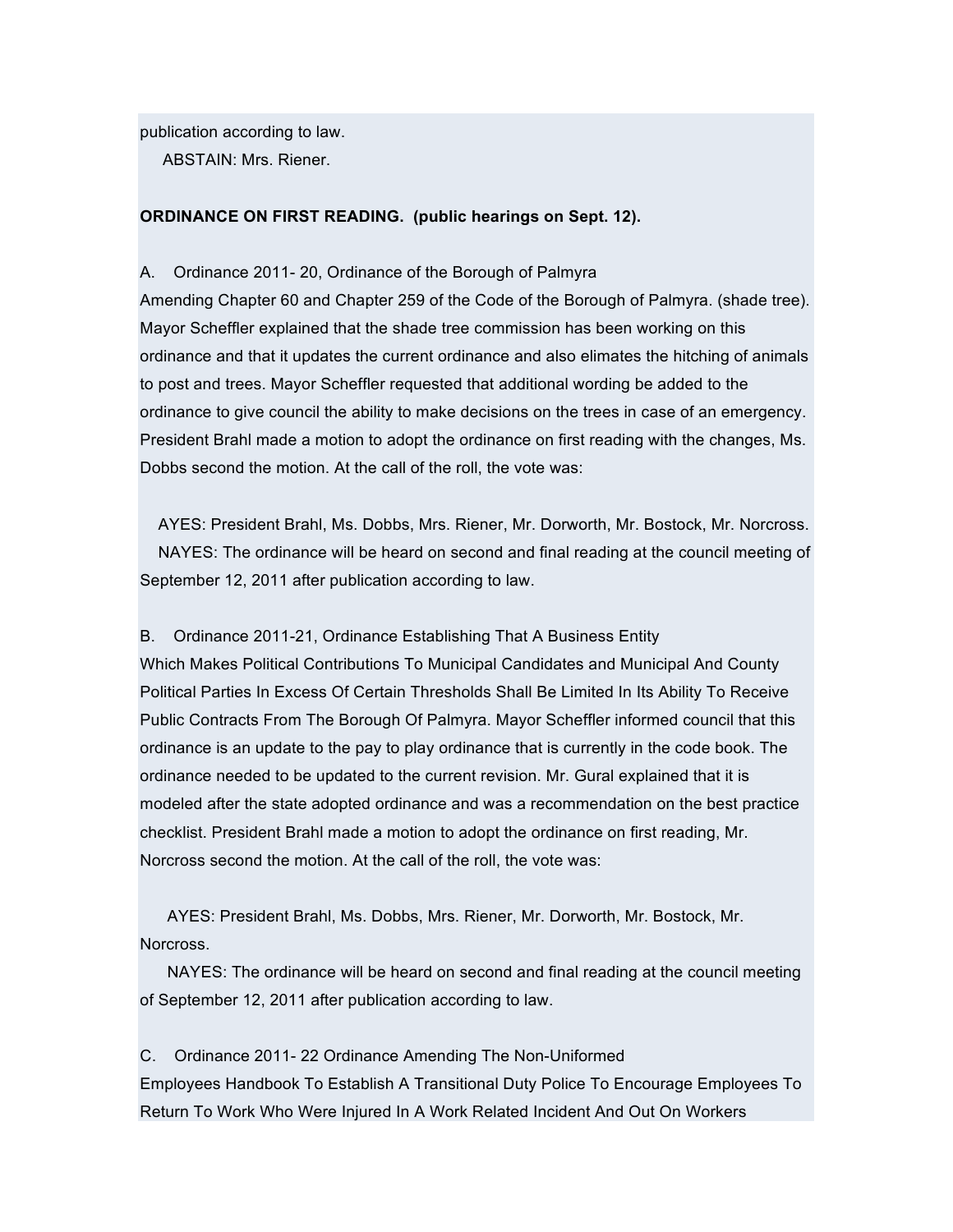Compensation. President Brahl made a motion to adopt the ordinance on first reading, Ms. Dobbs second the motion. At the call of the roll, the vote was:

AYES: President Brahl, Ms. Dobbs, Mrs. Riener, Mr. Dorworth, Mr. Bostock, Mr. Norcross. NAYES: The ordinance will be heard on second and final reading at the council meeting of September 12, 2011 after publication according to law.

D. Ordinance 2011-23, Ordinance of the Borough of Palmyra To Vacate Hill Street. Mayor Scheffler explained that council has been discussing this issue for over a year and the engineer needs to do a survey before final action can be taken. Mr. Gural informed council that Harry Fox, Land Engineering will be able to get the survey completed before the next meeting and that he had given an overview at the last discussion on Hill Street. President Brahl made a motion to adopt the ordinance on first reading, Mr. Norcross second the motion. At the call of the roll, the vote was:

AYES: President Brahl, Ms. Dobbs, Mrs. Riener, Mr. Dorworth, Mr. Bostock, Mr. Norcross.

NAYES: The ordinance will be heard on second and final reading at the council meeting of September 12, 2011 after publication according to law.

E. Ordinance 2011-24, An Ordinance Repealing Chapter 242 Of The

Code Of Palmyra And Adopting A New Chapter 242 Entitled "Body Art Procedures". Mr. Rosenberg informed council that the state has a statue dealing with the inspections and regulations of body art shops. Borough Council will have to decide if they want to be the lead on the health inspections done and approved by the body art shop or if they would like to have the local board of health handling the issue. The County Board of Health will take the lead on the inspections and is the enforcing agency. The council will have to create a license form and also charge a fee. The current fee is \$100.00 per year. President Brahl made a motion to adopt the ordinance on first reading, Mr. Norcross second the motion. At the call of the roll, the vote was:

AYES: President Brahl, Ms. Dobbs, Mr. Dorworth, Mr. Bostock, Mr. Norcross. NAYES: The ordinance will be heard on second and final reading at the council meeting of September 12, 2011 after publication according to law.

ABSTAIN: Mrs. Riener.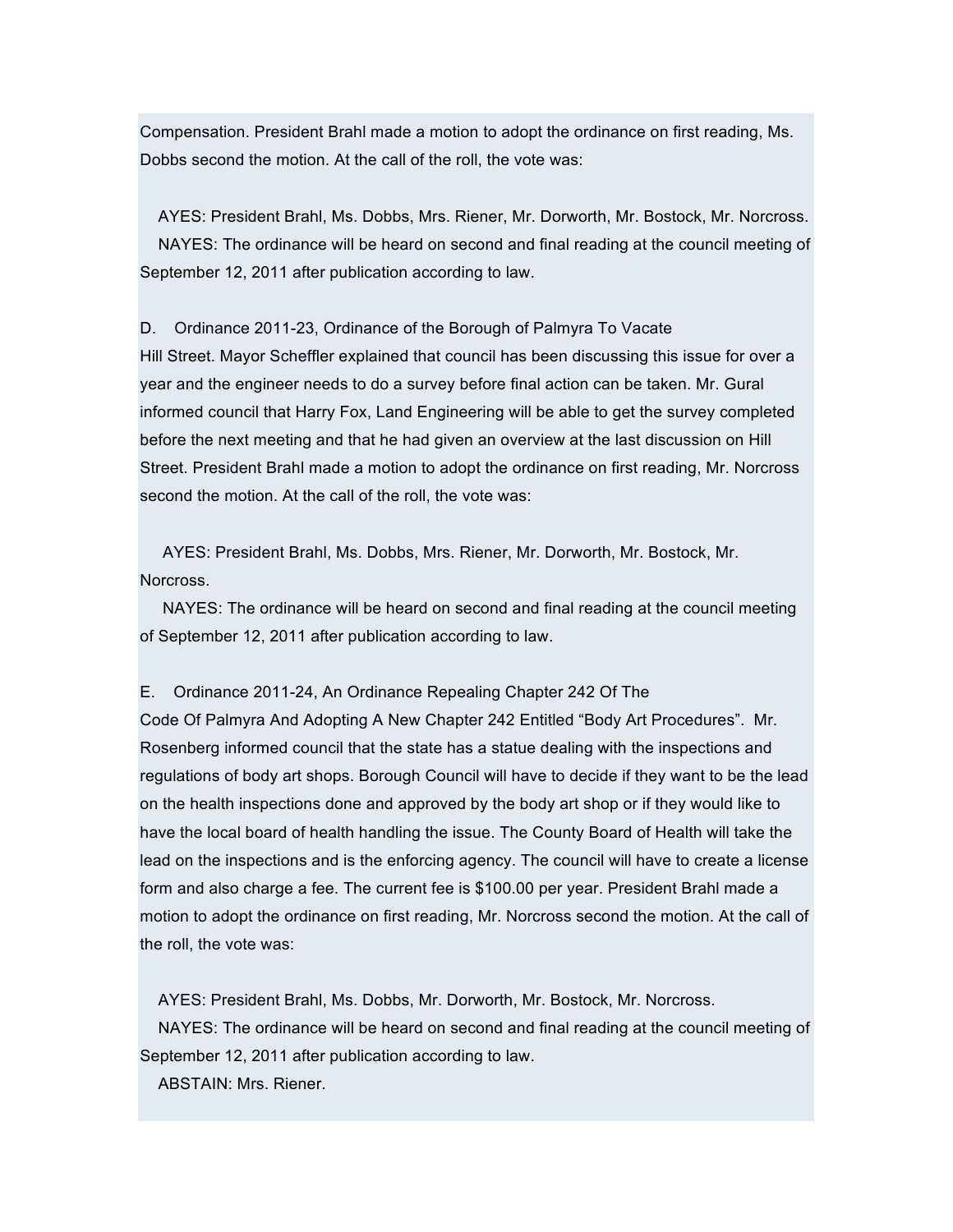## **NEW BUSINESS.**

A. Resolution 2011-144, Resolution Authorizing Refund of Tax Sale Certificate #200512 Erroneously Sold at Tax Sale. Mr. Gural explained that this was for a property that was sold at tax sale by mistake. Mr. Norcross made a motion to approve the resolution, President Brahl second the motion. At the call of the roll, the vote was:

AYES: President Brahl, Ms. Dobbs, Mrs. Riener, Mr. Dorworth, Mr. Bostock, Mr. Norcross. NAYES: None.

B. Resolution 2011-145, Resolution Establishing An Attendance Policy For The Mayor, Members of Council and Members of all Boards, Commissions and Committees Appointed by the Governing Body of the Borough of Palmyra. Ms. Dobbs made a motion to approve the resolution, Mr. Norcross second the motion. At the call of the roll, the vote was:

AYES: President Brahl, Ms. Dobbs, Mrs. Riener, Mr. Dorworth, Mr. Bostock, Mr. Norcross. NAYES: None.

C. Resolution 2011-147, Resolution Appointing Seasonal Worker For Public Works And Sewer Department. Mr. Norcross made a motion to appoint Ryan Palmer to the public works department, Ms. Dobbs second the motion. At the call of the roll, the vote was:

AYES: President Brahl, Ms. Dobbs, Mrs. Riener, Mr. Dorworth, Mr. Bostock, Mr. Norcross. NAYES: None.

D. Resolution 2011-148, Resolution Authorizing Contract With Approved State Contract Vendor Trico Equipment Services LLC For Purpose Of Purchasing Case Brand Part Pursuant To N.J.S.A. 40A:11-12a.Mr. Norcross made a motion to approve the resolution, Mrs. Riener second the motion. At the call of the roll, the vote was: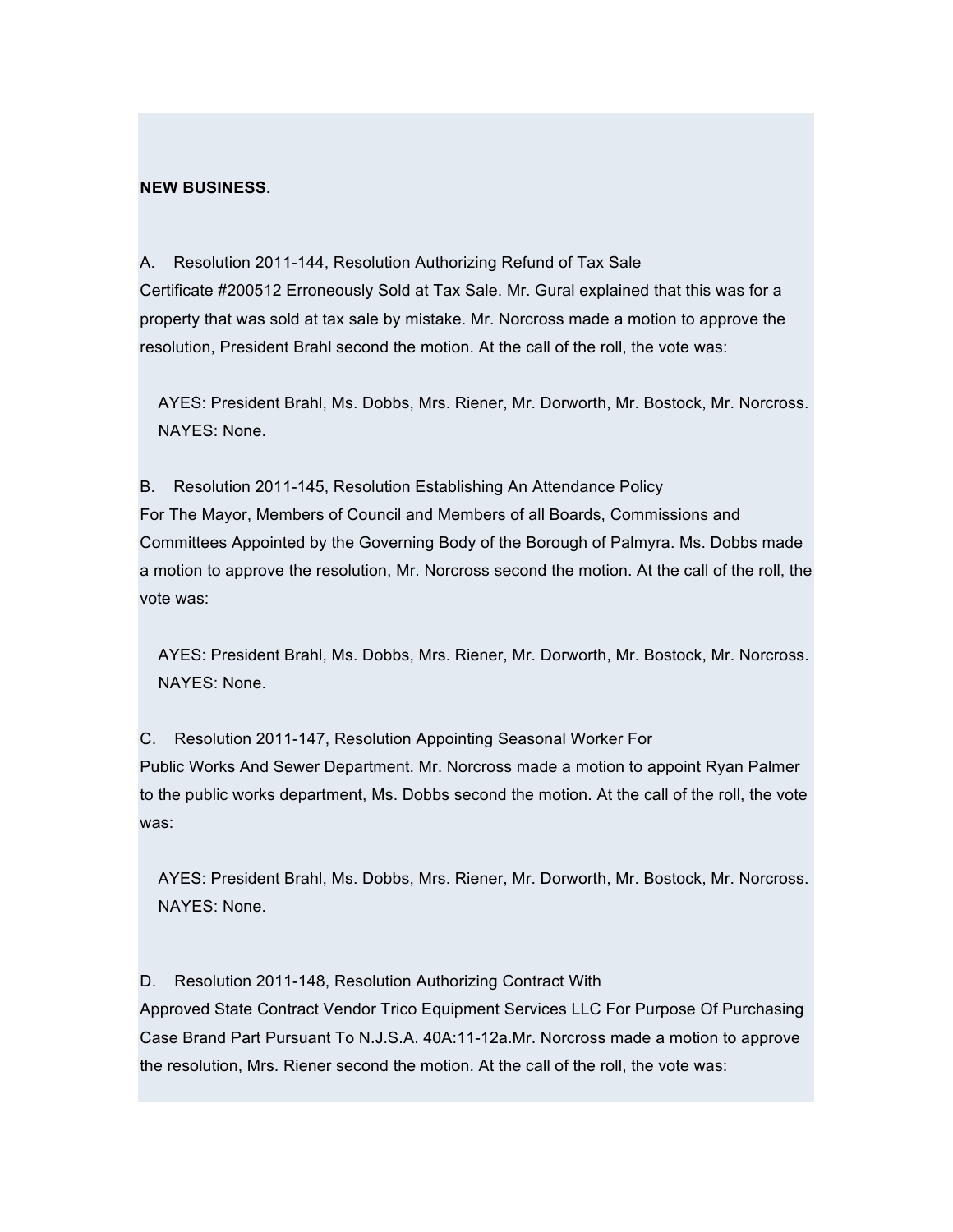AYES: President Brahl, Ms. Dobbs, Mrs. Riener, Mr. Dorworth, Mr. Bostock, Mr. Norcross. NAYES: None

E. Resolution 2011- 149, Resolution Authorizing Contract With Approved State Contract Vendor DFFLM LLC t/a Ditschman/Flemington Ford Pursuant To N.J.S.A. 40A:11-12a. Mr. Bostock made a motion to approve the resolution, Ms. Dobbs second the motion. At the call of the roll, the vote was:

AYES: President Brahl, Ms. Dobbs, Mrs. Riener, Mr. Dorworth, Mr. Bostock, Mr. Norcross. NAYES: None.

F. Resolution 2011-150, Resolution Adopting A Policy Requiring Elected Official To Attend Instructional Courses Regarding Their Responsibilities And Obligations While Serving In Local Government. Mr. Norcross made a motion to approve the resolution, Mr. Bostock second the motion. At the call of the roll, the vote was:

AYES: President Brahl, Ms. Dobbs, Mrs. Riener, Mr. Dorworth, Mr. Bostock, Mr. Norcross.

NAYES: None

G. Resolution 2011-151, Resolution Adopting A Policy Requiring Annual Employment Practice Liability Training For Its Elected Officials, Administrator, Managers, Department Heads and Supervisors. Mr. Norcross made a motion to approve the resolution, Mr. Bostock second the motion. At the call of the roll, the vote was:

AYES: President Brahl, Ms. Dobbs, Mrs. Riener, Mr. Dorworth, Mr. Bostock, Mr. Norcross.

NAYES: None

H. Resolution 2011-152, Resolution Adopting Policy Regarding Mayor Performing Weddings and Civil Unions. Mayor Scheffler read the resolution into the record regarding a policy for performing weddings and civil unions by the her. Ms. Dobbs made a motion to approve the resolution, Mr. Norcross second the motion. All members present voted in favor of the motion.

I. YMCA & Community Center- appointments to committee. Mayor Scheffler recommended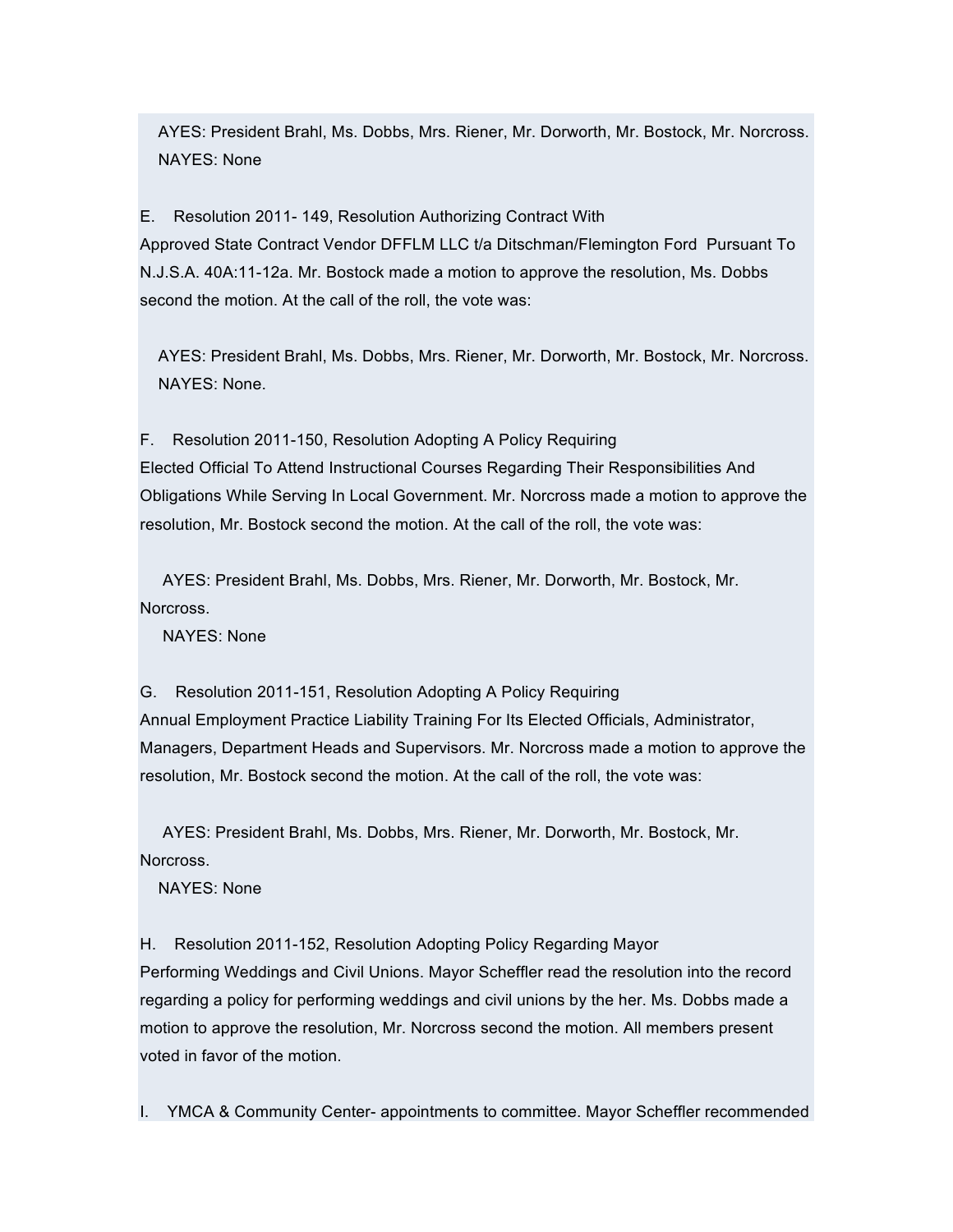appointing Ronald Broomhead to the committee. Mr. Norcross made a motion to accept the appointment, President Brahl second the motion. All members present voted in favor of the motion.

J. Resolution 2011-153, Resolution Authorizing The Payment Of Bills. Ms. Dobbs made a motion to approve the resolution, President Brahl second the motion. At the call of the roll, the vote was:

AYES: President Brahl, Ms. Dobbs, Mrs. Riener, Mr. Dorworth, Mr. Bostock, Mr. Norcross.

NAYES: None.

## **COMMITTEE REPORTS.**

Mr. Bostock requested that Mr. Fratto give the report on the BID. Mr. Fratto reported that the BID had advertised for a new administrator and conducted many interviews. The committee has selected a company from Merchantville to be the administrators of the BID. The JGSC Group will administer the BID and will designate one person to help Palmyra. Mr. Christopher Getz of JGCS explained that their goals is to increase awareness of business and to help bring more business to Palmyra. Mr. Fratto explained that the BID will attend the council meeting in a few months with timelines and set goals. Mr. Fratto requested that the BID have some representation on the sign committee as it will affect the businesses. Mayor Scheffler assured Mr. Fratto that the BID can be represented. Mrs. Riener recommend that the BID have a member on the Ad-Hoc committee for housing.

President Brahl reported that he had met with Mr. Gural during the week and that the main goal is the best practice checklist so that the Borough can get 100% aid from the state. Mayor Scheffler announced that Mrs. Riener has agreed to be the council liaison on the shade tree commission.

Ms. Dobbs reported that the sewerage commission has no pressing issues. Mr. Ryan reported that the back up generator is in the process of repair.

Mr. Norcross reported that public works had worked overtime due to the storm and the damage it created on Lincoln and Washington. Also the website has been updated to reflect the current brush schedule of every second Monday. Mr. Norcross expressed his appreciation to the employees of public works for stepping upto the plate with the manpower shortage. The Borough looks great.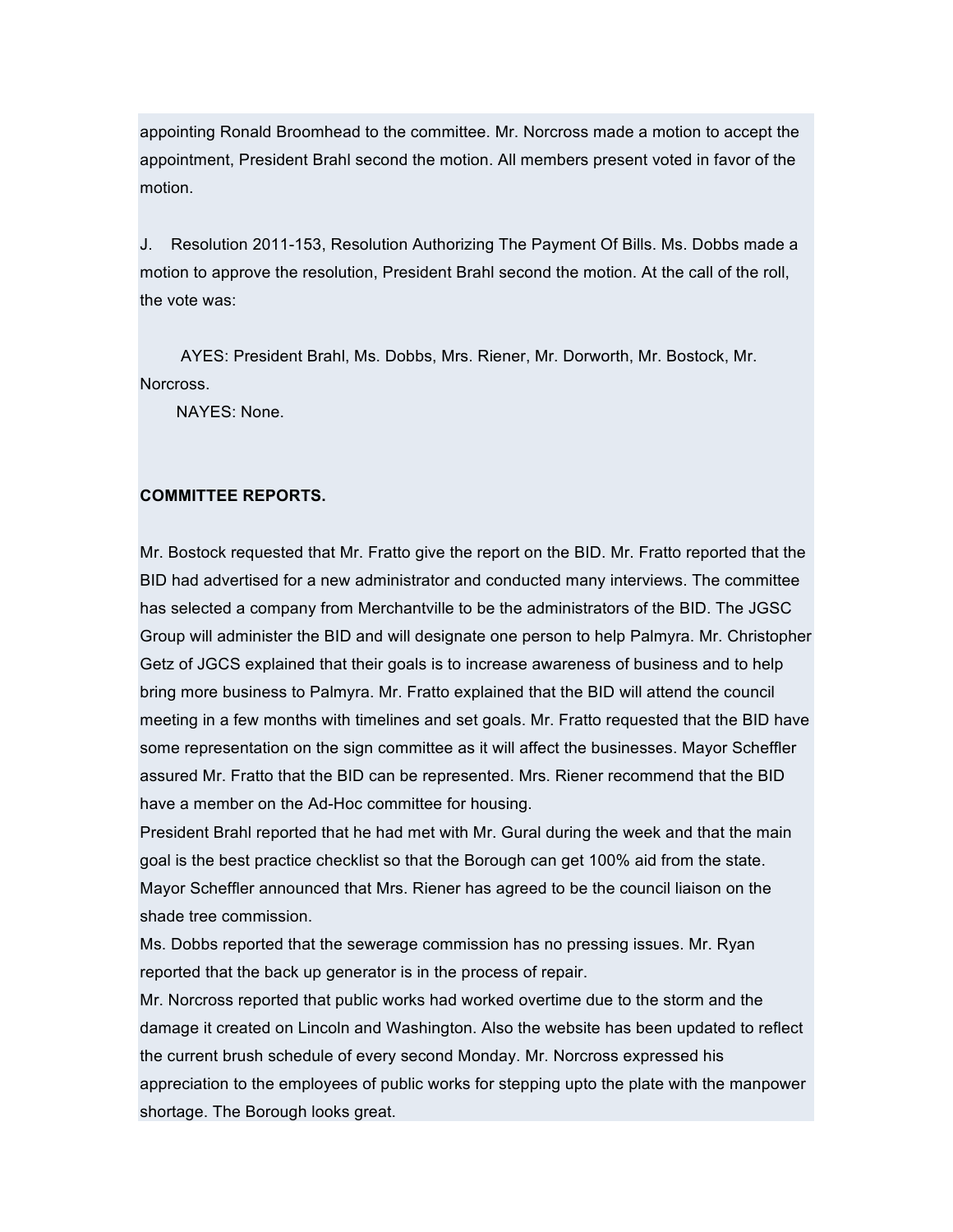Mr. Bostock reported on the construction office and that Mrs. Kilmer has been very through in construction as well as zoning and fire. There was several violations given for not having permits.

Mr. Dorworth reported that the Chief has done some homework and that crimes in Palmyra are mostly committed by non-residents. The Chief has a police log on the website for information. Mrs. Riener inquired about the crimes committed by non-residents. Chief Pearlman explained that criminal complaints have risen this year due to economic and also the light rail. There have been more bike thefts also. Chief Pearlman explained that Cinnaminson, Evesham and Medford are also reporting an increase in crimes. Mr. Dorworth stressed that everyone should call the police if they see something or even suspect something.

Mr. Schwering informed council that there was a concert at the band shell on Saturday and also that the marching band for the high school as started practicing.

### **PUBLIC COMMENT**

Ms. Dobbs made a motion to open the public portion, President Brahl second the motion. All members present voted in favor of the motion.

Mr. Flarety-Palmyra Condo Association inquired if the reimbursement for snow removal was approved this evening. Mr. Gural replied that council approved the reimbursement.

Mr. Fratto-Broad Street discussed the concert this past Saturday and that over 100 people attend as well as food from the area restaurants. September 10th is the annual festival and they hope to have a great day.

Mr. Dorworth made a motion to close the public comment, President Brahl second the motion. All members present voted in favor of the motion.

## **RICE NOTICES.**

Mr. Rosenberg inquired if the employees receiving RICE notice agreed to hold the discussion in executive session. Mrs. Sheipe replied that all RICE notices were returned requesting executive-close session.